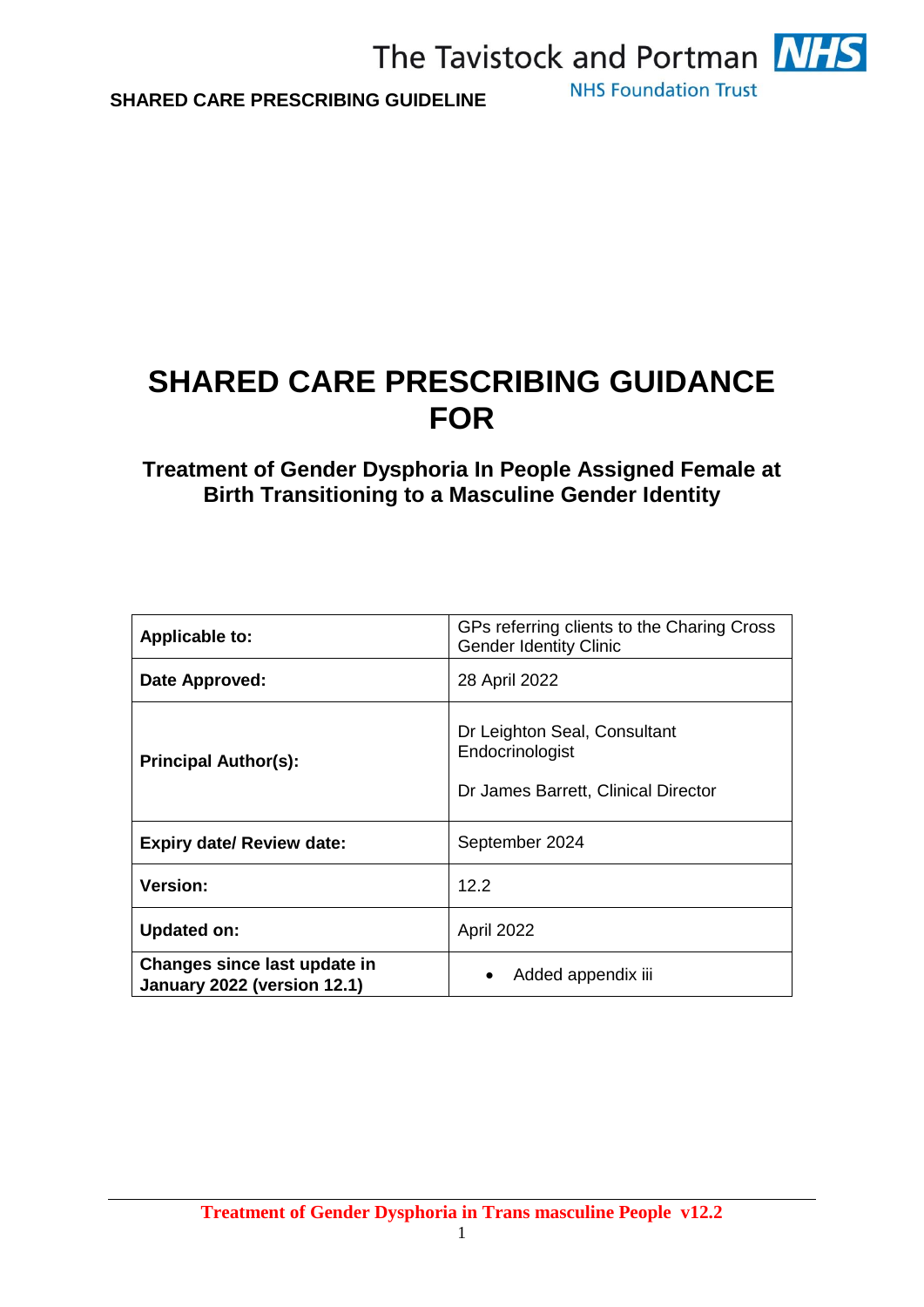

## **CONTENTS LIST**

| Introduction:                                                                  | Page 3     |
|--------------------------------------------------------------------------------|------------|
| <b>Letter from Clinical Director and Consultant</b><br><b>Endocrinologist:</b> | Page 4     |
| <b>Supporting Clinical Information and Contact Details:</b>                    | Pages 5-10 |
| <b>References / Evidence Base:</b>                                             | Page 11    |
| Appendix (ia): Shared Care Agreement.                                          | Page 12-13 |
| Appendix (ib): Shared Care Agreement signatures                                | Page 14    |
| Appendix (ii): Client Consent Letter for Initiation of<br><b>Hormones</b>      | Page 15    |
| Appendix (iii): Shared Care Agreement GP/Primary Care<br>signature             | Page 16    |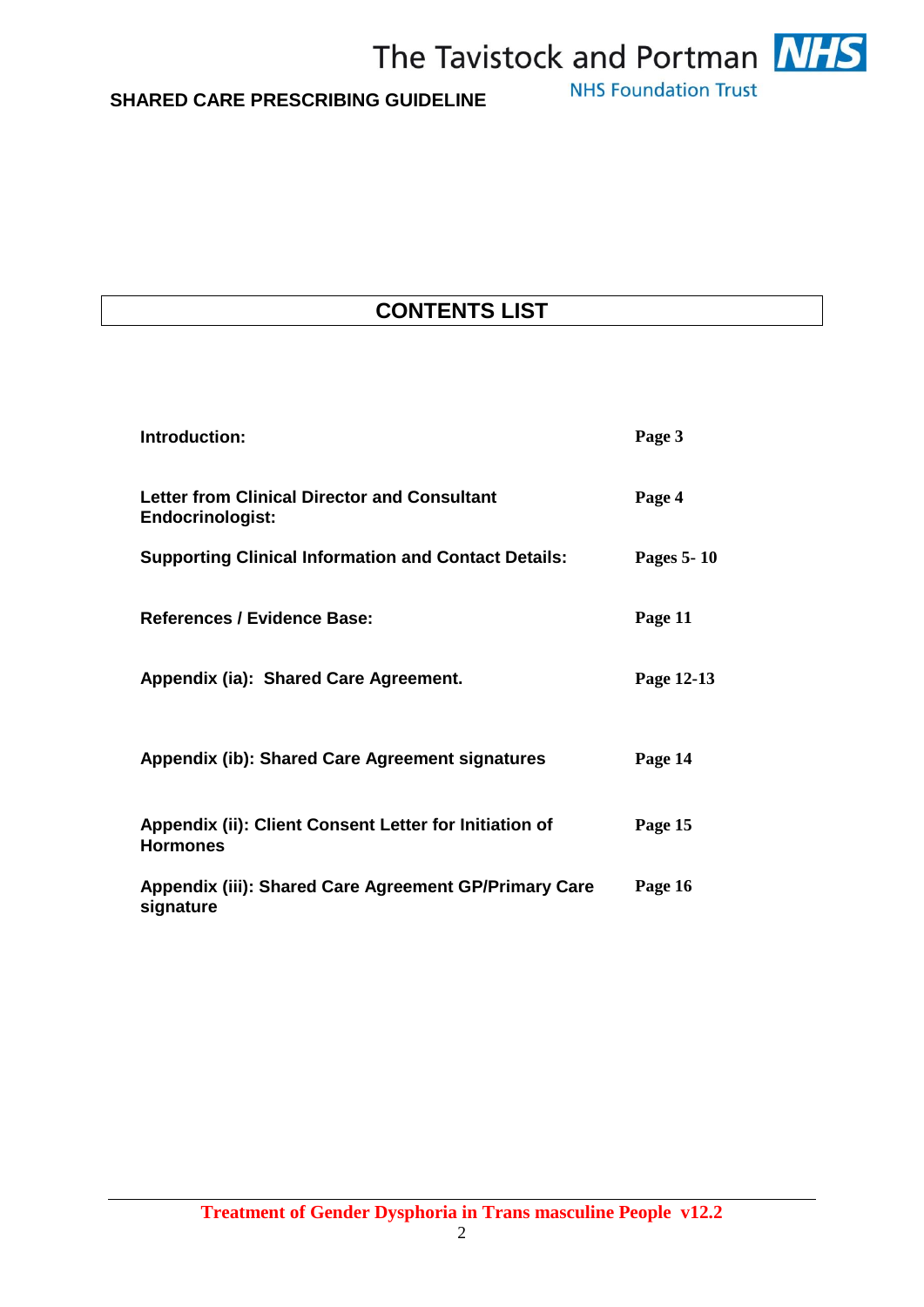## **INTRODUCTION**

This document has been prepared by Dr Leighton Seal, Consultant Endocrinologist, and the GIC's Clinical Team.

The information contained in this document has been compiled in order to support GPs and other medical practitioners in safe prescribing and monitoring arrangements. The document outlines the roles and responsibilities of the Gender Specialists, General Practitioners and Clients and contains both a **shared care agreement** and a client **letter of consent** for the initiation of hormones. It is imperative that clients who take the preparations, as listed, do so under medical supervision, and are monitored as recommended.

Please ensure that the latest updates on the medications and interactions, as listed, are obtained from the BNF.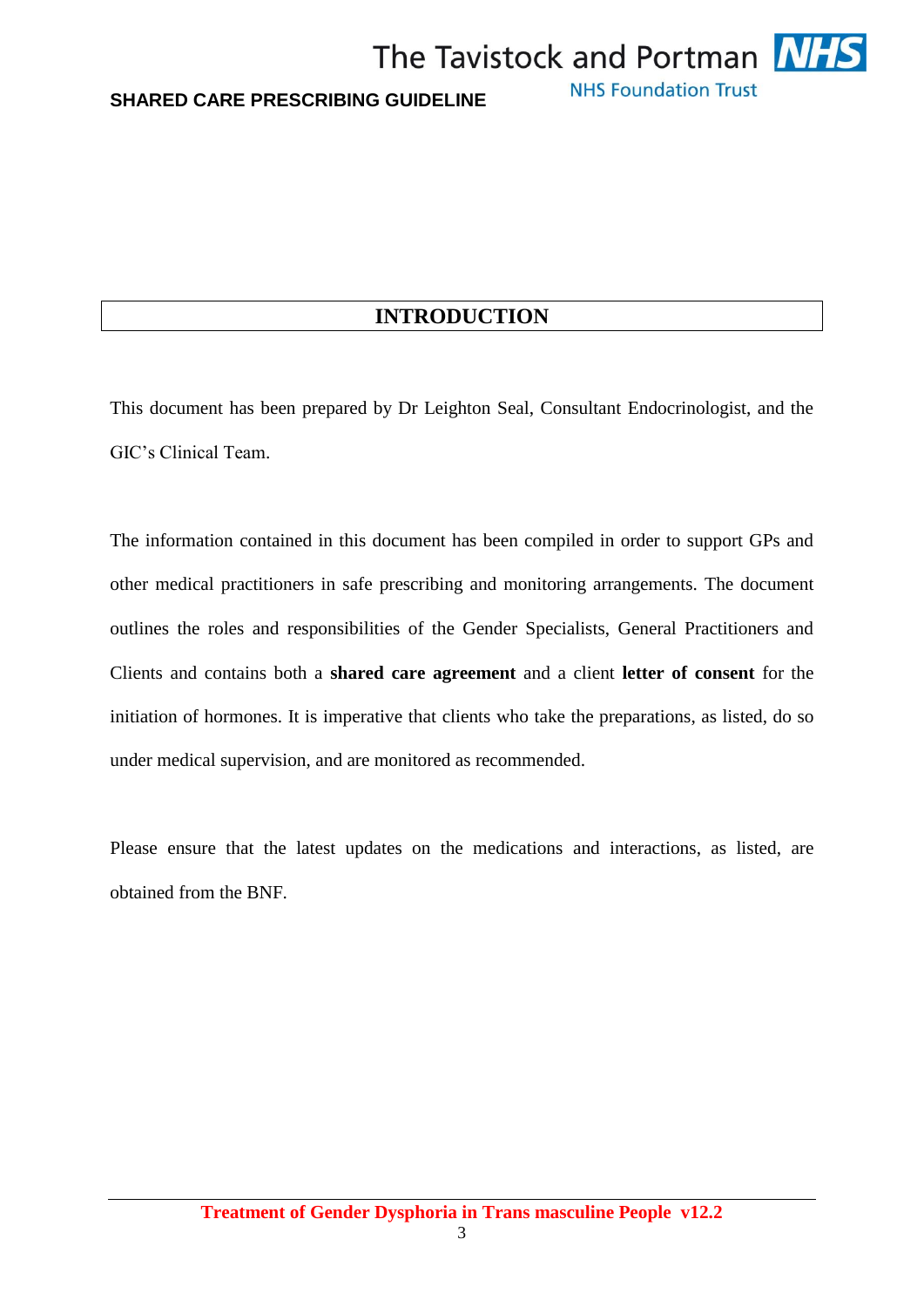**NHS Foundation Trust** 

## **LETTER FROM CLINICAL DIRECTOR and CONSULTANT ENDOCRINOLOGIST**

#### Dear Colleague

We have created this shared care protocol in order to ensure that clients who attend the Charing Cross Gender Identity Clinic receive a partnership of care from both their Gender Clinicians and their General Practitioners.

The medicine recommended by the GIC is usually a testosterone (e.g. Sustanon) to cause masculinisation, and which will be continued indefinitely after surgery. In some cases additional or alternative medicines are used, as outlined in the shared care protocol. Sometimes there is a need for a GnRH analogue (e.g. Decapeptyl or Zoladex) to suppress oestrogen prior to surgery.

In view of the fact that clients will be having long-term maintenance treatment, it is in their best interests for their GP to prescribe and monitor their treatment, with support from our clinic as necessary. The standardised mortality rate for trans men is 1.0, demonstrating that longer term testosterone therapy is not detrimental or harmful. That is to say, clients are no more likely to die as a result of taking this treatment than if the GP did not prescribe at all.

Although not all these medicines are licensed for the treatment of gender dysphoria (nor are they likely to be), they are medicines with which, in our experience, GPs will be familiar. The doses of testosterone are the same that would usually be prescribed for hormone replacement in a born male.

This devolvement of prescriptions to Primary Care is consistent with the GMC guidance on the provision of prescriptions for patients with gender dysphoria in Primary Care. The link for that is as follows: https://www.gmc-uk.org/ethical-guidance/ethical-hub/trans-healthcare---advice-based-on-gmc-guidance

There is a comprehensive programme for assessment and evaluation of clients referred to this clinic, into which GPs and any relevant secondary care clinicians are routinely copied. When all these assessments have been undertaken, the decision may be taken to recommend medication.

#### **In the event that a written recommendation for hormone therapy is made, we would be grateful if arrangements can be made by the client's GP to see the client within two weeks in order to initiate the treatment.**

We hope that this will give GPs enough information to feel confident to prescribe the medication for clients as specified. If you have any questions, or would like more information, you are welcome to contact us.

Yours sincerely,

**Dr James Barrett Dr Leighton Seal Clinical Director, Gender Identity Clinic Consultant Endocrinologist**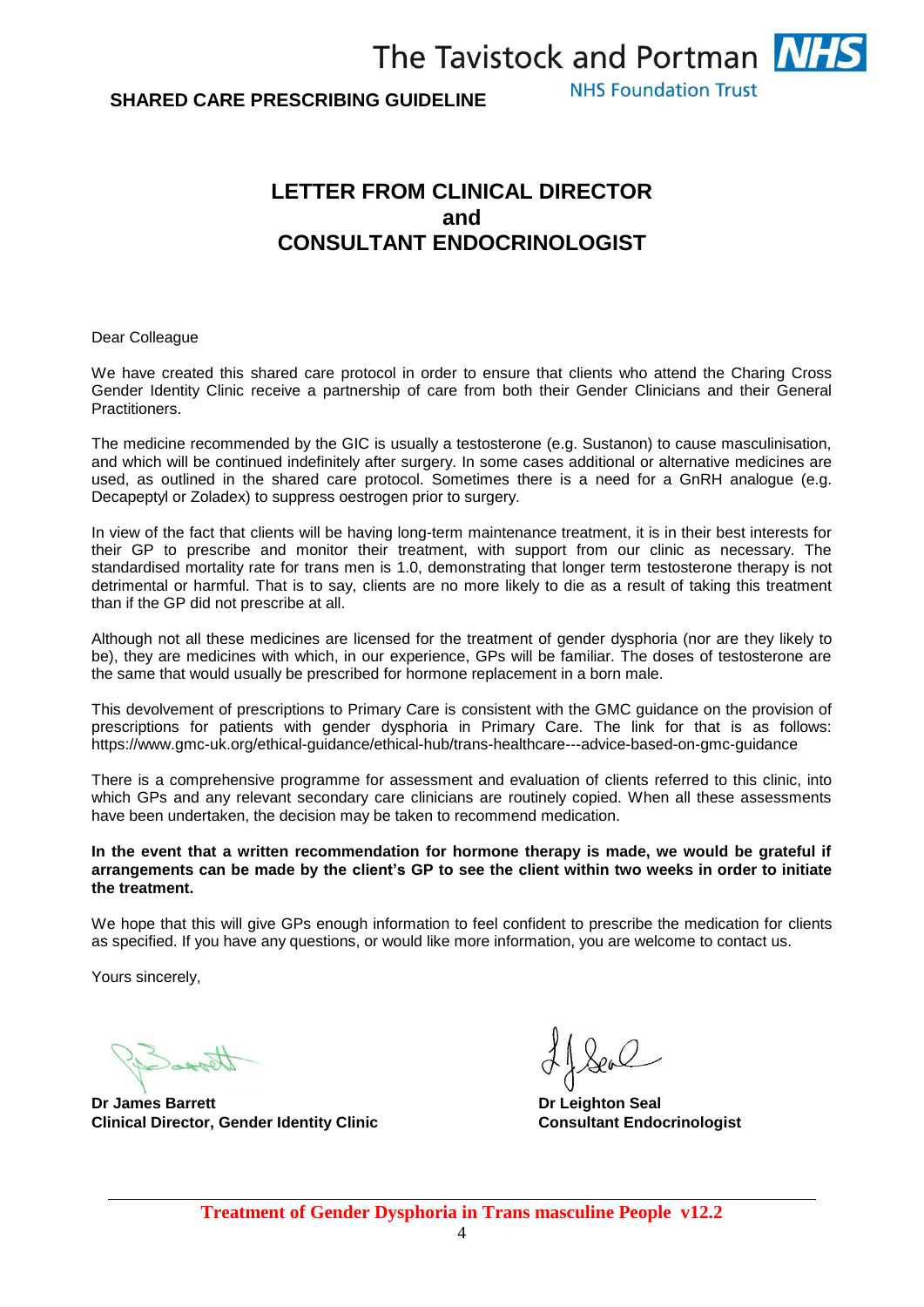## **SHARED CARE PRESCRIBING GUIDELINE**

**NHS Foundation Trust** 

## **Treatment of Gender Dysphoria in Trans Masculine People**

### **CLINICAL INFORMATION**

| Indication(s):    |                                                                                                                                                                                                                                                                                                                                                                                                                                                                                                                                                                                                                                                                                                                                                                                      |
|-------------------|--------------------------------------------------------------------------------------------------------------------------------------------------------------------------------------------------------------------------------------------------------------------------------------------------------------------------------------------------------------------------------------------------------------------------------------------------------------------------------------------------------------------------------------------------------------------------------------------------------------------------------------------------------------------------------------------------------------------------------------------------------------------------------------|
|                   | Treatment of gender dysphoria following psychological assessment at Gender<br><b>Identity Clinic.</b>                                                                                                                                                                                                                                                                                                                                                                                                                                                                                                                                                                                                                                                                                |
| Place in Therapy: |                                                                                                                                                                                                                                                                                                                                                                                                                                                                                                                                                                                                                                                                                                                                                                                      |
|                   | Hormonal therapy will usually be recommended after the client has been assessed<br>by 1-2 mental health practitioners (MHP) following a period of assessment by<br>them. This is consistent with the Royal College of Psychiatrists Joint Society<br>guidelines. Usually the client lives in their preferred gender role full-time for a<br>period, which is not usually less than three months, prior to the initiation of<br>hormone therapy. This will be adhered to in the vast majority of cases.<br>Commencement of hormonal therapy should generally be deferred until the client<br>has demonstrated consolidation of their gender identity through social transition,<br>and they have made progress in mastering the challenges that their new social<br>role has brought. |
|                   | The use of hormonal manipulation in the treatment of transgender individuals is<br>hampered by a lack of any randomised controlled trials to assist in our therapeutic<br>decisions. There has, however, been a significant amount of experience in the<br>treatment of this condition over the last 30 years, using several well-established<br>hormonal protocols, and the totality of the available evidence demonstrates that,<br>for carefully selected clients, hormone therapy is a safe and effective means of<br>alleviating the potentially debilitating condition of gender dysphoria. <sup>1.2</sup> Indeed<br>Sustanon is licensed as supportive therapy for trans men.                                                                                                 |
| Dose & route of   | Testosterone to cause masculinisation:                                                                                                                                                                                                                                                                                                                                                                                                                                                                                                                                                                                                                                                                                                                                               |
| administration:   |                                                                                                                                                                                                                                                                                                                                                                                                                                                                                                                                                                                                                                                                                                                                                                                      |
|                   | <b>First line:</b><br><b>Injectable Testosterone:</b>                                                                                                                                                                                                                                                                                                                                                                                                                                                                                                                                                                                                                                                                                                                                |
|                   | Sustanon 250 mg (IM) 4 weekly. Testosterone Enantate can be seen as<br>equivalent.                                                                                                                                                                                                                                                                                                                                                                                                                                                                                                                                                                                                                                                                                                   |
|                   | Sustanon should not be used in clients with nut allergy.                                                                                                                                                                                                                                                                                                                                                                                                                                                                                                                                                                                                                                                                                                                             |
|                   | Doses of short acting testosterone preparations at 250 mg 2-4 weekly are usually<br>adequate to suppress menstruation, and the aim of therapy is to achieve trough<br>testosterone levels at the bottom of the normal male range (10-12 nmol/l) on the<br>day of the injection just before it is administered, and to achieve peak testosterone<br>levels in the high normal male range (25-30 nmol/l) one week after the injection.                                                                                                                                                                                                                                                                                                                                                 |
|                   | Monitoring should be performed in the steady state, at the time of the 4th injection.<br>Both the trough and peak testosterone levels need to be measured.                                                                                                                                                                                                                                                                                                                                                                                                                                                                                                                                                                                                                           |
|                   | Titration of the trough value is achieved by varying the length of time between the<br>injections, by weekly intervals (2). Titration of the peak value is achieved by varying<br>the dose administered with each injection, by 50 mg each time.                                                                                                                                                                                                                                                                                                                                                                                                                                                                                                                                     |
|                   | Focus on the trough level first. If both trough and peak levels are too high it is best<br>to adjust the dosing frequency first and then the dose.                                                                                                                                                                                                                                                                                                                                                                                                                                                                                                                                                                                                                                   |

**Treatment of Gender Dysphoria in Trans masculine People v12.2**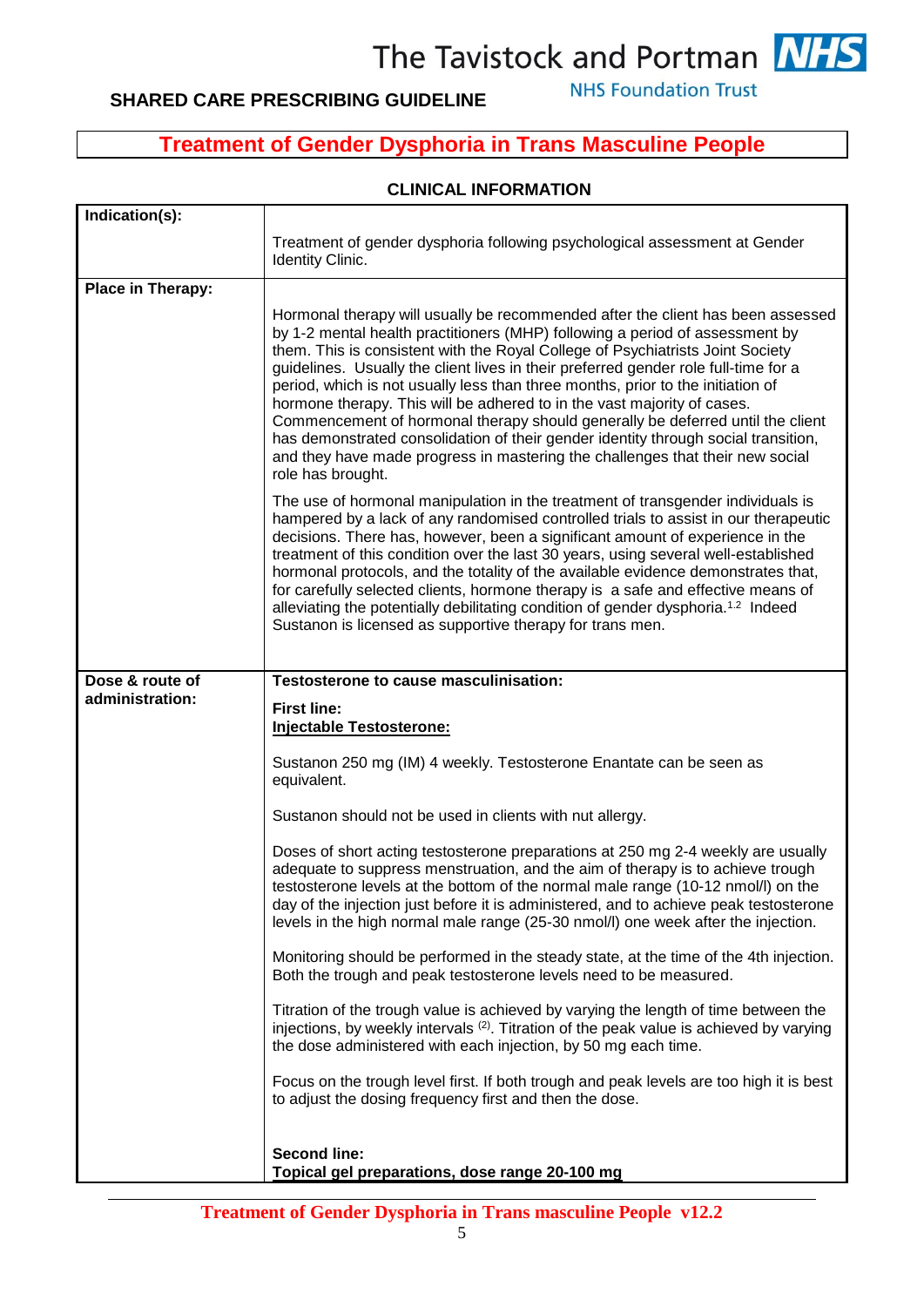## **SHARED CARE PRESCRIBING GUIDELINE**

Т

**NHS Foundation Trust** 

٦

| Testogel 16.2 mg/g gel<br>Tostran 2% gel<br>Testavan 20 mg/g gel                                                                                                                                                                                                                                                                                                                                                                                           |
|------------------------------------------------------------------------------------------------------------------------------------------------------------------------------------------------------------------------------------------------------------------------------------------------------------------------------------------------------------------------------------------------------------------------------------------------------------|
| The usual starting dose is 40 mg daily:<br>2 squirts of Testogel 16.2 mg/g (= $40.5$ mg)<br>4 squirts of Tostran $2\%$ (= 40 mg)<br>2 squirts of Testavan 20 mg/g (= 46 mg)                                                                                                                                                                                                                                                                                |
| The levels are then titrated to achieve a plasma testosterone in the middle adult<br>range 15-20 nmol/l.                                                                                                                                                                                                                                                                                                                                                   |
| The level should be measured 4-6 hours after the gel application and there should<br>be no gel applied to the arm on that day(2).                                                                                                                                                                                                                                                                                                                          |
| With gels, care must be taken to avoid transfer to other humans and to animals.                                                                                                                                                                                                                                                                                                                                                                            |
| <b>Third Line:</b><br>Long acting injectable testosterone:<br>In cases where the short-acting injection causes side effects (e.g. mood swings or<br>injection site reactions), and gel preparations are not suitable (i.e. do not give<br>reliable levels, the client is very hirsute, or there is a significant risk of transfer of<br>the testosterone gel to others), the long acting Testosterone Undecanoate<br>(Nebido) may be used <sup>(2)</sup> . |
| Nebido may be considered as a more cost effective therapy when the client has<br>been established on testosterone treatment, as it requires fewer GP visits and<br>therefore less clinical time to administer. Nebido as a long-acting preparation<br>requires loading as below:                                                                                                                                                                           |
| <b>Nebido Loading:</b>                                                                                                                                                                                                                                                                                                                                                                                                                                     |
| As per the information leaflet, Nebido must be administered by a trained<br>healthcare professional, as a deep IM injection over 2 minutes.                                                                                                                                                                                                                                                                                                                |
| <b>Stage One:</b>                                                                                                                                                                                                                                                                                                                                                                                                                                          |
| Nebido 1000mg IM accompanied by either: Sustanon IM at the current dose (or<br>testosterone enantate), or two weeks of topical testosterone gel at the current<br>dose (Testogel, Tostran, Testavan)                                                                                                                                                                                                                                                       |
| <b>Stage Two:</b>                                                                                                                                                                                                                                                                                                                                                                                                                                          |
| Six weeks later a Nebido 1000mg intramuscular                                                                                                                                                                                                                                                                                                                                                                                                              |
| <b>Stage Three:</b>                                                                                                                                                                                                                                                                                                                                                                                                                                        |
| Six weeks later a Nebido 1000mg intramuscular                                                                                                                                                                                                                                                                                                                                                                                                              |
| This completes the loading phase.                                                                                                                                                                                                                                                                                                                                                                                                                          |
| <b>Stage Four:</b>                                                                                                                                                                                                                                                                                                                                                                                                                                         |
| The next Nebido 1000mg is given 12 weeks later, with bloods taken prior:                                                                                                                                                                                                                                                                                                                                                                                   |
| Blood monitoring:<br>Take trough bloods prior to the first 12 week administration of Nebido                                                                                                                                                                                                                                                                                                                                                                |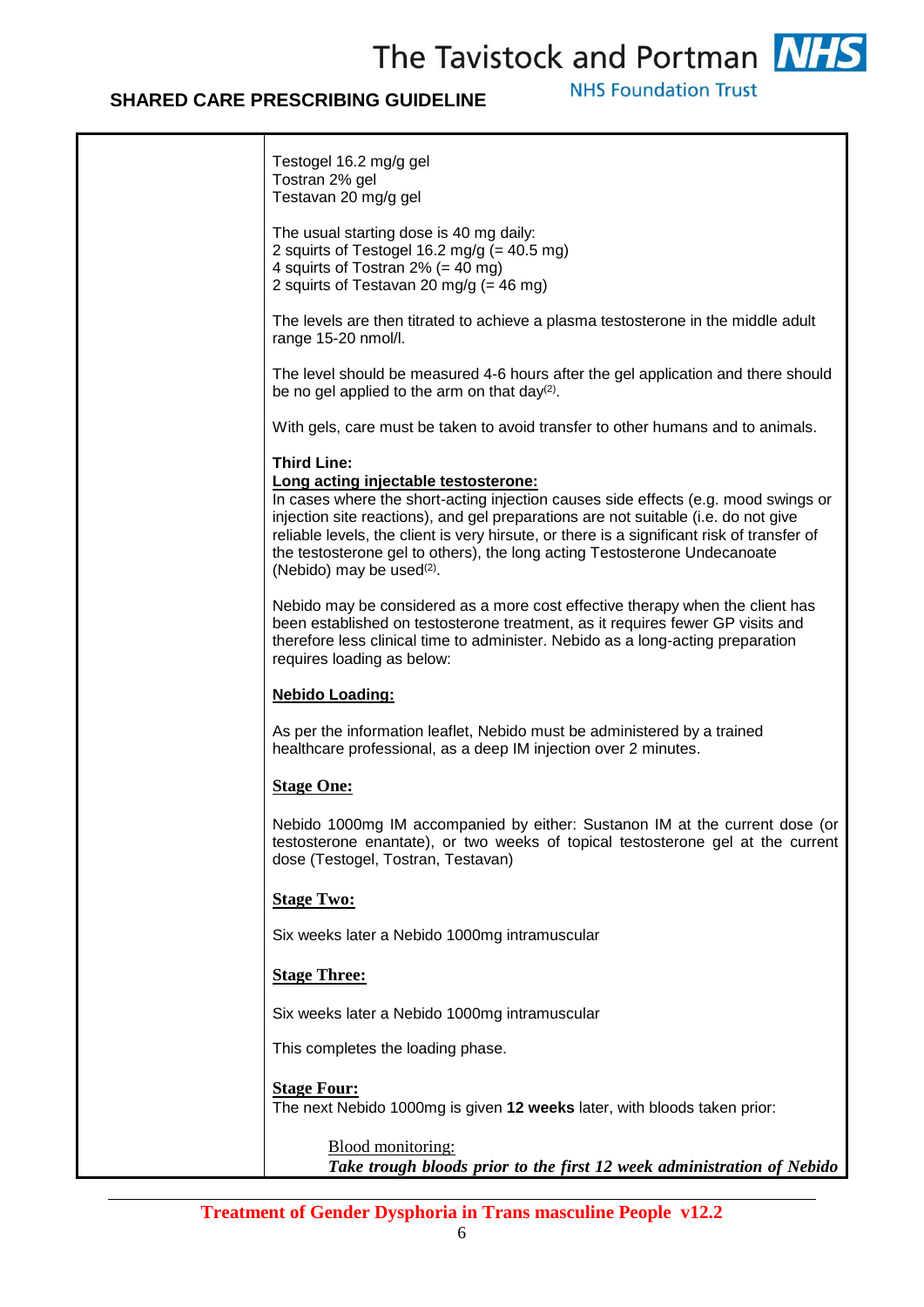**NHS Foundation Trust** 

|                                                          | for: testosterone, FBC, LFTs, fasting lipids.                                                                                                                                                                                                   |
|----------------------------------------------------------|-------------------------------------------------------------------------------------------------------------------------------------------------------------------------------------------------------------------------------------------------|
|                                                          | Once you have those results please send to the Gender Identity Clinic                                                                                                                                                                           |
|                                                          | <b>Stage Five:</b>                                                                                                                                                                                                                              |
|                                                          | Nebido 1000mg intramuscular every 12 weeks.                                                                                                                                                                                                     |
|                                                          | <b>Menstrual Suppression</b>                                                                                                                                                                                                                    |
|                                                          | If testosterone therapy to adult male levels does not suppress menstruation or<br>amenorrhoeic cycling, then progestins or GnRH analogues can be used to<br>suppress ovarian function.                                                          |
|                                                          | <b>Progestins:</b>                                                                                                                                                                                                                              |
|                                                          | Medroxyprogesterone acetate 10 mg B.D or T.D.S (3)                                                                                                                                                                                              |
|                                                          | <b>Gonadotrophin Analogues (GnRH analogues):</b>                                                                                                                                                                                                |
|                                                          | Decapeptyl (triptorelin) SR 11.25 mg (IM) every 12 weeks (most cost-effective<br>option)                                                                                                                                                        |
|                                                          | or                                                                                                                                                                                                                                              |
|                                                          | Zoladex (goserelin) 10.8 mg (sub cut) every 12 weeks                                                                                                                                                                                            |
|                                                          | <b>Alternatives:</b><br>Leuprorelin (Prostap) 11.25 mg (IM) every 3 months<br>Leuprorelin (Prostap) 3.75 mg (IM) monthly<br>Goserelin 3.75 mg (sub cut) monthly<br>Decapeptyl SR 3 mg (IM) monthly<br>Decapeptyl SR 22.5 mg (IM) every 6 months |
|                                                          | Nafarelin (Synarel) nasal spray, 200-400 micrograms twice a day (see BNF)                                                                                                                                                                       |
| <b>Duration of treatment</b>                             | Testosterone: long term                                                                                                                                                                                                                         |
|                                                          | Progestins or GnRH analogues (if they were necessary to suppress cycling): until<br>genital surgery or oophorectomy                                                                                                                             |
| <b>Criteria for stopping</b><br>treatment                | Preoperative                                                                                                                                                                                                                                    |
|                                                          | Significant side effects / lack of response at adequate doses / client self-<br>discharges from the GIC                                                                                                                                         |
|                                                          | Postoperative                                                                                                                                                                                                                                   |
|                                                          | Development of significant contraindication to testosterone use                                                                                                                                                                                 |
| <b>Monitoring</b>                                        | <b>Consultant/Gender Specialist</b>                                                                                                                                                                                                             |
| <b>Requirements before</b><br><b>Starting Treatment:</b> | Psychiatric assessment of client's suitability for treatment.                                                                                                                                                                                   |
|                                                          | Screening for self-administered substances                                                                                                                                                                                                      |
|                                                          | Measurement of LH, FSH, testosterone, oestradiol, SHBG, prolactin, lipid profile,                                                                                                                                                               |
|                                                          | LFTs, glucose, vitamin D, FBC, (and renal function if indicated)                                                                                                                                                                                |
|                                                          |                                                                                                                                                                                                                                                 |
| <b>Monitoring</b>                                        | <b>Consultant/Gender Nurse Specialist:</b> to advise GP on dose alterations required<br>based on hormone and other monitoring information provided.                                                                                             |
| requirements once                                        | GP:                                                                                                                                                                                                                                             |
| stable, including<br>frequency:                          | Measure the following every 3-6 months initially, annually thereafter:                                                                                                                                                                          |
|                                                          | Testosterone, FBC, LFTs, fasting lipids,                                                                                                                                                                                                        |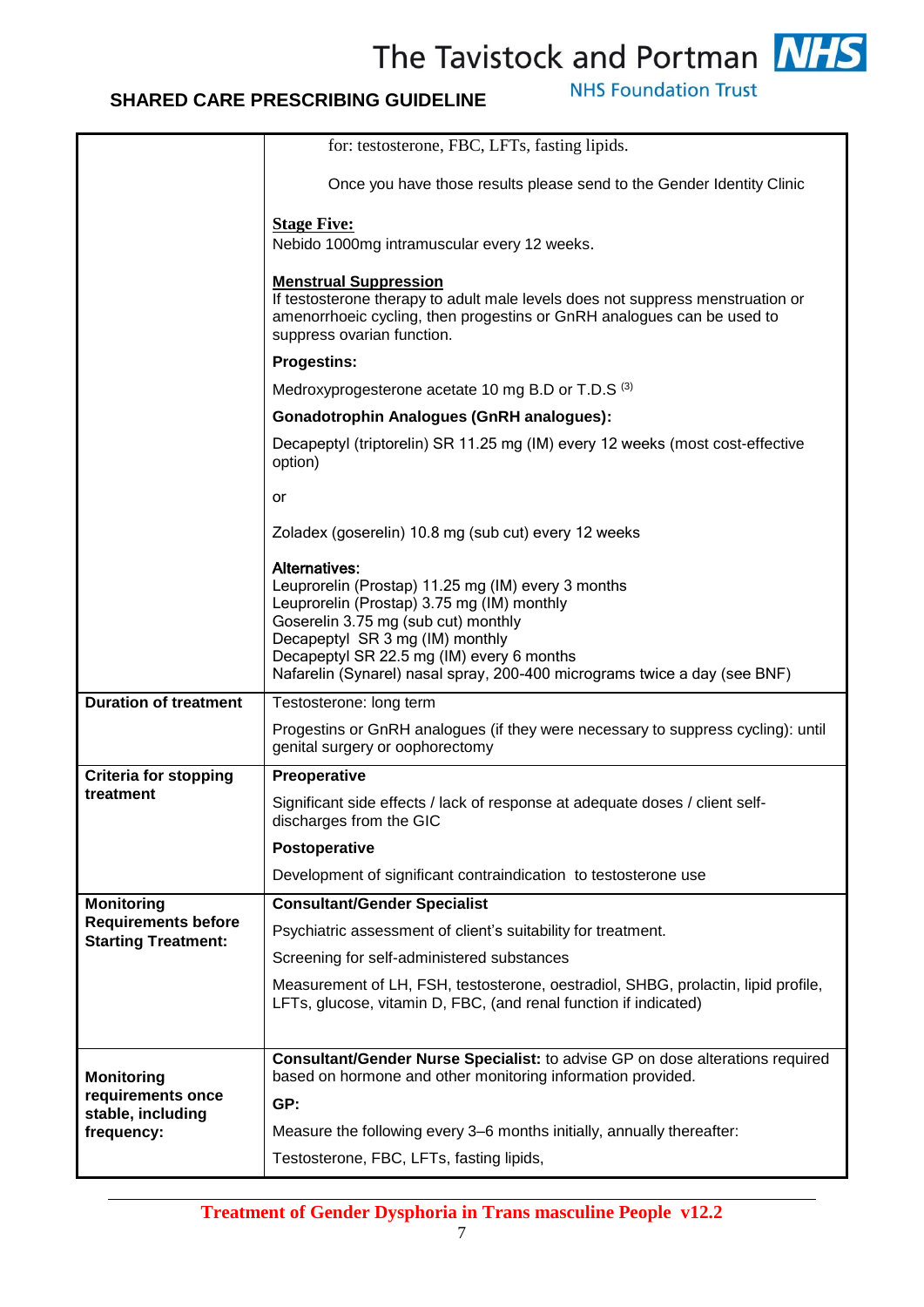

## **SHARED CARE PRESCRIBING GUIDELINE**

**NHS Foundation Trust** 

|                                                                                                                                                    | <b>BMI</b>                                                                                                                                                                                                                                                                                                                                                                                                                                                                                                                                                                                                                                                                                                                                                                                                                                                                                                                                                                                                                                                                                                                                                                                                                                                                                                                                        |  |
|----------------------------------------------------------------------------------------------------------------------------------------------------|---------------------------------------------------------------------------------------------------------------------------------------------------------------------------------------------------------------------------------------------------------------------------------------------------------------------------------------------------------------------------------------------------------------------------------------------------------------------------------------------------------------------------------------------------------------------------------------------------------------------------------------------------------------------------------------------------------------------------------------------------------------------------------------------------------------------------------------------------------------------------------------------------------------------------------------------------------------------------------------------------------------------------------------------------------------------------------------------------------------------------------------------------------------------------------------------------------------------------------------------------------------------------------------------------------------------------------------------------|--|
| Follow up                                                                                                                                          | <b>Gender Clinicians:</b>                                                                                                                                                                                                                                                                                                                                                                                                                                                                                                                                                                                                                                                                                                                                                                                                                                                                                                                                                                                                                                                                                                                                                                                                                                                                                                                         |  |
| arrangements                                                                                                                                       | Clients will be reviewed by the GIC at regular intervals.<br>$\bullet$                                                                                                                                                                                                                                                                                                                                                                                                                                                                                                                                                                                                                                                                                                                                                                                                                                                                                                                                                                                                                                                                                                                                                                                                                                                                            |  |
| and<br><b>Prescribing</b><br><b>Responsibilities:</b>                                                                                              | The specialist team will take responsibility for the recommendation of<br>$\bullet$<br>treatment, counselling about risks and benefits of therapy, and take<br>responsibility for recommending alterations to GPs until client is stabilised<br>on therapy                                                                                                                                                                                                                                                                                                                                                                                                                                                                                                                                                                                                                                                                                                                                                                                                                                                                                                                                                                                                                                                                                        |  |
|                                                                                                                                                    | To oversee the whole programme of assessment and treatment, including<br>$\bullet$<br>dose adjustment as necessary to reach a maintenance level                                                                                                                                                                                                                                                                                                                                                                                                                                                                                                                                                                                                                                                                                                                                                                                                                                                                                                                                                                                                                                                                                                                                                                                                   |  |
|                                                                                                                                                    | To advise GP on any problems arising from treatment which may need a<br>$\bullet$<br>dose adjustment or a change in medication.                                                                                                                                                                                                                                                                                                                                                                                                                                                                                                                                                                                                                                                                                                                                                                                                                                                                                                                                                                                                                                                                                                                                                                                                                   |  |
|                                                                                                                                                    | GP:                                                                                                                                                                                                                                                                                                                                                                                                                                                                                                                                                                                                                                                                                                                                                                                                                                                                                                                                                                                                                                                                                                                                                                                                                                                                                                                                               |  |
|                                                                                                                                                    | The GP will take on prescribing as per the shared care agreement, with<br>$\bullet$<br>the support and guidance of the GIC                                                                                                                                                                                                                                                                                                                                                                                                                                                                                                                                                                                                                                                                                                                                                                                                                                                                                                                                                                                                                                                                                                                                                                                                                        |  |
|                                                                                                                                                    | The GP will be responsible for the ongoing prescribing of testosterone and<br>$\bullet$<br>ovarian inhibitors and will continue to act as the primary contact for<br>general healthcare.                                                                                                                                                                                                                                                                                                                                                                                                                                                                                                                                                                                                                                                                                                                                                                                                                                                                                                                                                                                                                                                                                                                                                          |  |
|                                                                                                                                                    | GP to refer to specialist team if any significant developments or<br>$\bullet$<br>deterioration occur, such as occurrence of side-effects, worsening of<br>symptoms or complications of hormone therapy.                                                                                                                                                                                                                                                                                                                                                                                                                                                                                                                                                                                                                                                                                                                                                                                                                                                                                                                                                                                                                                                                                                                                          |  |
|                                                                                                                                                    | The GP to take advice of surgeons on pausing and restarting hormones in<br>$\bullet$<br>relation to genital reconstructive surgery.                                                                                                                                                                                                                                                                                                                                                                                                                                                                                                                                                                                                                                                                                                                                                                                                                                                                                                                                                                                                                                                                                                                                                                                                               |  |
|                                                                                                                                                    | Gender Nurse Specialist: The Gender Nurse Specialist will provide support and<br>advice for General Practitioners, Community Pharmacists, District Nurses, and the<br>client on request.                                                                                                                                                                                                                                                                                                                                                                                                                                                                                                                                                                                                                                                                                                                                                                                                                                                                                                                                                                                                                                                                                                                                                          |  |
| <b>Practical issues</b><br>including other<br>relevant<br>advice/information:                                                                      | The side effect profile and safety is identical to that seen in genetic males having<br>testosterone replacement for hypogonadism. The only difference in trans men is<br>the need to monitor the effects of testosterone on the uterus every two years or<br>until the client undergoes hysterectomy.                                                                                                                                                                                                                                                                                                                                                                                                                                                                                                                                                                                                                                                                                                                                                                                                                                                                                                                                                                                                                                            |  |
| <b>Medication</b><br>information,<br>particularly in relation<br>to potential<br>interactions, can be<br>found in the latest<br>edition of the BNF | 1. Polycythaemia<br>Testosterone replacement can be associated with polycythaemia, and this<br>increase in blood viscosity can lead to an increased incidence of stroke. In those<br>that have a haematocrit above 48% there appears to be an increased risk of<br>stroke <sup>(4)</sup> . This can occur even in young subjects, as both stroke and myocardial<br>infarction have been reported in athletes that abuse testosterone <sup>(5)</sup><br>Polycythaemia is seen more when injectable testosterone is used and appears to<br>be proportional to the amount of supraphysiological testosterone that is<br>administered. For this reason the aim of treatment is to keep the peak<br>testosterone within the upper normal male range i.e. 25-30 nmol/l whilst keeping<br>the trough level at the bottom of the normal male range (10-12nmol/l).<br>Polycythaemia is seen much less with other formulations.<br>Polycythaemia usually responds to a decrease in the dose of testosterone,<br>especially if this is changed to a non-injectable formulation. When this is<br>inadequate, regular venesection to bring the haematocrit down into the normal<br>range can be instituted, and this allows the testosterone therapy to be continued.<br>The frequency of the venesection is variable, but in this situation often needs to be |  |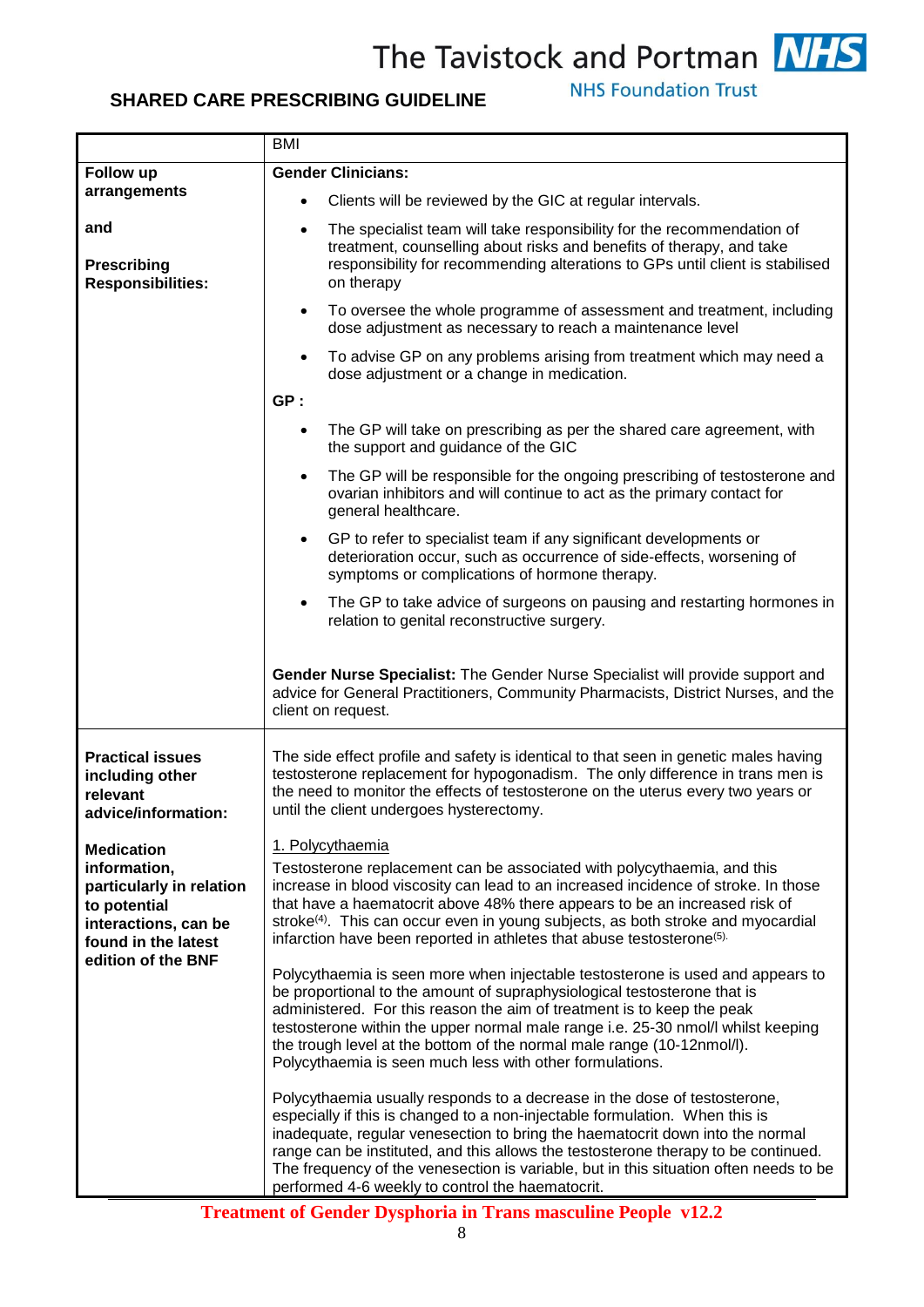**NHS Foundation Trust** 

| 2. Liver Dysfunction<br>Anabolic steroids are no longer used in routine testosterone replacement and so<br>the incidence of hepatic dysfunction associated with testosterones use has<br>reduced. In one series, however, transient increases in liver function enzymes<br>was seen in 4.4% of trans men and this was prolonged (>6months) in 6.8% <sup>(6)</sup>                                                                                                                                                                                                                                                                          |
|--------------------------------------------------------------------------------------------------------------------------------------------------------------------------------------------------------------------------------------------------------------------------------------------------------------------------------------------------------------------------------------------------------------------------------------------------------------------------------------------------------------------------------------------------------------------------------------------------------------------------------------------|
| LFT abnormalities are usually minor and do not require cessation of treatment.<br>Routine monitoring of the liver function in clients on testosterone replacement is<br>recommended. Minor derangement of liver function, with increases in liver enzyme<br>levels to less than three times the upper limit of normal do not require suspension<br>of testosterone therapy. Advice should be sought on deranged liver function.<br>Screening for other causes of hepatic dysfunction should be performed and<br>ultrasound scanning of the liver, to exclude any hepatic lesion or the presence of<br>gallstones.                          |
| There have been no reports of liver tumours with testosterone esters.                                                                                                                                                                                                                                                                                                                                                                                                                                                                                                                                                                      |
| 3. Lipid Profile                                                                                                                                                                                                                                                                                                                                                                                                                                                                                                                                                                                                                           |
| The administration of testosterone in trans men is associated with an increase in<br>triglycerides and a decrease in plasma HDL levels, both of which are<br>proatherogenic. However, total cholesterol and LDL cholesterol levels remain<br>unchanged <sup><math>(7)</math></sup> . It is interesting that these changes in lipid profile do not appear to<br>translate into an alteration in cardiovascular risk, as there is no increase in<br>cardiovascular mortality in treated trans men; indeed the myocardial infarction rate<br>is approximately half that expected in the general male population <sup>(8).</sup>               |
| 4. Gynaecological Malignancy<br>Testosterone can be aromatised to oestradiol. The reported risk of endometrial<br>hyperplasia is 15% in trans men (9). Monitoring of the endometrial thickness by<br>ultrasound scanning every two years is recommended. It is our usual practice to<br>recommend hysterectomy after two years of testosterone therapy but if the client<br>does not wish to do this then ongoing ultrasound scanning will be needed. If<br>irregular bleeding occurs then the client should undergo ultrasound scanning and<br>endometrial biopsy to rule out any neoplastic alteration in the endometrial<br>epithelium. |
| 5. Obstructive Sleep Apnoea<br>Testosterone therapy exacerbates the symptoms of obstructive sleep apnoea. In<br>a trans man who has symptoms of obstructive sleep apnoea, symptom scores<br>should be assessed and referral made to a specialist in sleep disorders for<br>treatment if the client displays any deterioration in their condition.                                                                                                                                                                                                                                                                                          |
| 6. Monitoring of bone health                                                                                                                                                                                                                                                                                                                                                                                                                                                                                                                                                                                                               |
| Monitoring of bone health is not routinely required unless the person has<br>significant risk factors for osteoporosis or has had a significant break from sex<br>steroid treatment (>24 months). The GIC clinician will make a recommendation<br>about DEXA scanning but the performance of that scan would be deferred to<br>primary care.                                                                                                                                                                                                                                                                                               |
| 7. National Screening Programmes:<br>There is a comprehensive document on the gov.uk website:<br>https://www.gov.uk/government/publications/nhs-population-screening-information-<br>for-transgender-people                                                                                                                                                                                                                                                                                                                                                                                                                                |
| The client should be advised that they will get an automatic call-up to male but not<br>female screening if they have had their gender changed on the NHS computer<br>system. They will need to remember to access screening such as cervical smears                                                                                                                                                                                                                                                                                                                                                                                       |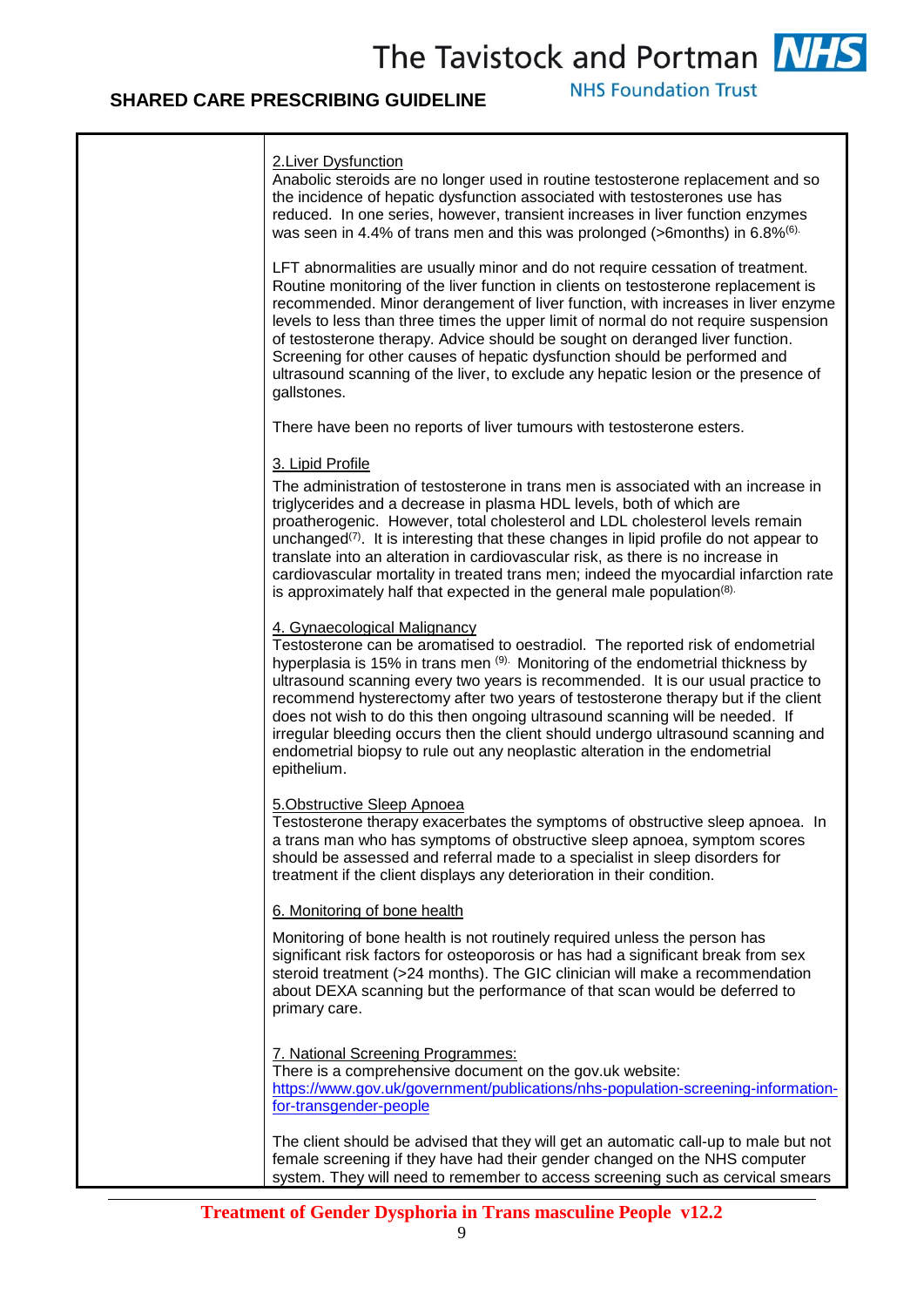**NHS Foundation Trust** 

## **SHARED CARE PRESCRIBING GUIDELINE**

|                             | (if have not had hysterectomy) and mammography. Breast checking must still be<br>done after chest reconstructive surgery as some breast tissue does remain.                                                                                                                                                                              |
|-----------------------------|------------------------------------------------------------------------------------------------------------------------------------------------------------------------------------------------------------------------------------------------------------------------------------------------------------------------------------------|
| <b>Information provided</b> | Clients are given a copy of the clinic's Hormone Management Booklet which is<br>also available for GPs via emailing the gender nurse specialist at<br>gic.noreply@nhs.net or by faxing or writing in to request a copy. It is based on The<br>Practical Management of Hormonal Treatment in Adults with Gender Dysphoria <sup>13</sup> . |

### **COMMUNICATION AND SUPPORT**

## **Gender Identity Clinic contacts:**  GIC Clinic Web Site **[www.gic.nhs.uk](http://www.gic.nhs.uk/)** GIC number: 0208 938 7590; Fax 0208 181 4506

Email [gic.noreply@nhs.net](mailto:gic.noreply@nhs.net) (this is forwarded to either the Endocrine Team or the most appropriate clinician)

GP hormone advice line: 020 8938 7369 (this line is for GPs only with questions about hormone therapy)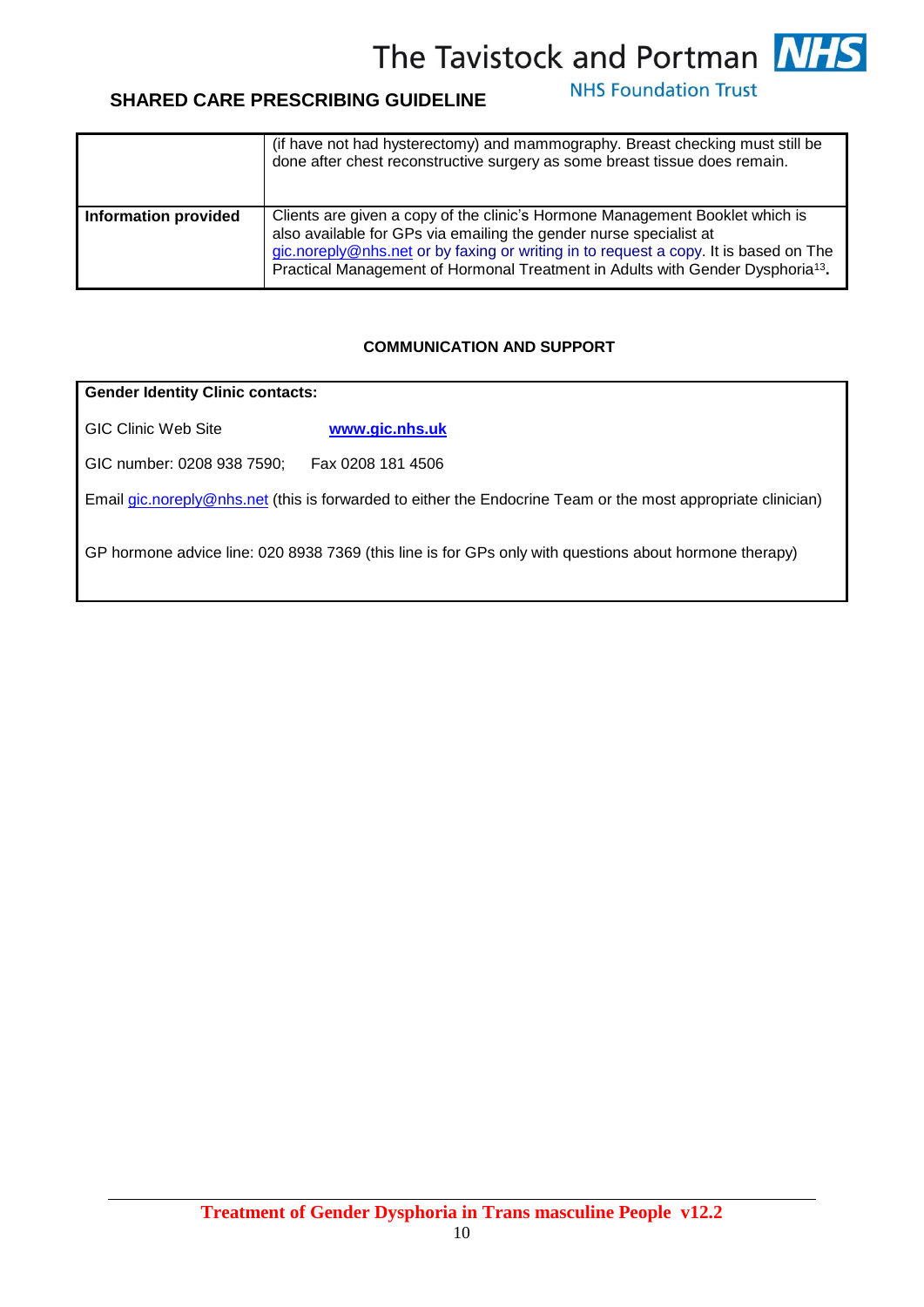## **SHARED CARE PRESCRIBING GUIDELINE**

**NHS Foundation Trust** 

## **REFERENCES**

| <b>Evidence Base for</b> | 1. | 2012. Electronic Medicines Compendium.                                    |
|--------------------------|----|---------------------------------------------------------------------------|
| treatment and Key        |    | https://www.medicines.org.uk/emc/product/5373#INDICATIONS                 |
| references:              | 2. | J, S.L. 2009. Testosterone Replacement Therapy. Medicine International    |
|                          |    | 37:445-449.                                                               |
|                          | 3. | Barrett, J.D. 2007. Transsexual and other disorders of gender identity: a |
|                          |    | practical guide to management. Abingdon: Radcliffe. xii, 298 p., [298] p. |
|                          |    | of plates pp.                                                             |
|                          | 4. | Krauss, D.J., Taub, H.A., Lantinga, L.J., Dunsky, M.H., and Kelly, C.M.   |
|                          |    | 1991. Risks of blood volume changes in hypogonadal men treated with       |
|                          |    | testosterone enanthate for erectile impotence. J Urol 146:1566-1570.      |
|                          | 5. | Ferenchick, G.S. 1991. Anabolic/androgenic steroid abuse and              |
|                          |    | thrombosis: is there a connection? Med Hypotheses 35:27-31.               |
|                          | 6. | van Kesteren, P.J., Asscheman, H., Megens, J.A., and Gooren, L.J. 1997.   |
|                          |    | Mortality and morbidity in transsexual subjects treated with cross-sex    |
|                          |    | hormones. Clin Endocrinol (Oxf) 47:337-342.                               |
|                          | 7. | Elbers, J.M., Giltay, E.J., Teerlink, T., Scheffer, P.G., Asscheman, H.,  |
|                          |    | Seidell, J.C., and Gooren, L.J. 2003. Effects of sex steroids on          |
|                          |    | components of the insulin resistance syndrome in transsexual subjects.    |
|                          |    | Clin Endocrinol $(Oxf)$ 58:562-571.                                       |
|                          | 8. | Asscheman, H., Gooren, L.J., and Eklund, P.L. 1989. Mortality and         |
|                          |    | morbidity in transsexual patients with cross-gender hormone treatment.    |
|                          |    | Metabolism 38:869-873.                                                    |
|                          | 9. |                                                                           |
|                          |    | Futterweit, W. 1998. Endocrine therapy of transsexualism and potential    |
|                          |    | complications of long-term treatment. Arch Sex Behav 27:209-226.          |
|                          |    |                                                                           |
|                          |    |                                                                           |

NB: for full details of adverse effects and drug interactions refer to latest Summary of Product Characteristics<https://www.medicines.org.uk/emc/>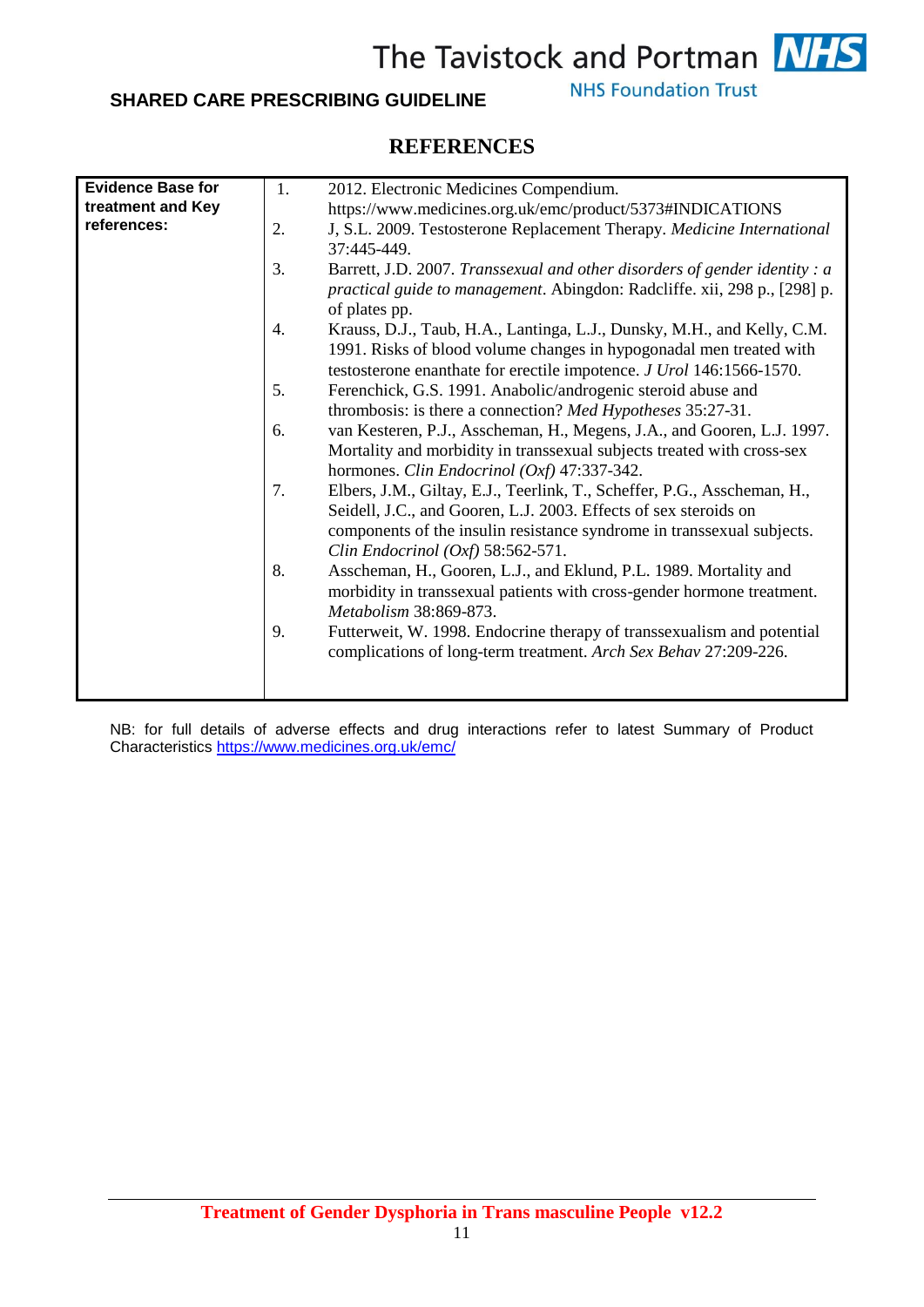### **SHARED CARE PRESCRIBING GUIDELINE**

**NHS Foundation Trust** 

## **SHARED CARE PRESCRIBING AGREEMENT**

**(Appendix ia)** 

### **CIRCUMSTANCES WHEN SHARED CARE IS APPROPRIATE**

- The GIC clinicians will establish that the person is suitable for hormone treatment when they are in a stable social and psychological circumstance.
- The GIC clinicians will establish that there is no significant medical or endocrinological contraindication to hormone therapy.
- The GIC clinicians will request that the GP commence prescribing when these conditions are met.
- The GIC clinicians will be available to give advice on further management.

### **AREAS OF RESPONSIBILITY**

### **Specialist Gender Identity Clinic Team/Consultant Responsibilities**

- Establish or confirm diagnosis and assess client suitability for treatment
- Assessment of baseline bloods , and monitoring bloods until stable by GIC Endocrine Team
- Discuss treatment with client and ensure they have a clear understanding of benefits and sideeffects of treatment, including dose adjustments and how to report any unexpected symptoms The specialist team provides the client with information and advice, supported by a written information booklet
- **D**btain signed consent for hormonal treatment
- Send a signed shared care guideline with client details completed together with relevant clinical information to GP
- Contact GP directly if response to shared care request has not been received within two weeks
- Monitor treatment according to clinical guidance and advise client and GP on dose titration of medicines.

### *Ongoing Care Arrangements: Specialist Team to*

- Write to GP following clinic contacts and inform GP when client is stable on hormones.
- **Inform GP of abnormal monitoring results and any recommended changes in therapy prescribed by** the GP, including the need to discontinue if appropriate
- Evaluate adverse events reported by GP or client and communicate outcome to GP
- Make arrangements for ongoing monitoring and follow up according to shared care guidelines including continued need for therapy.

### **Gender Specialist Nurse:**

The Gender Specialist Nurse will provide support and advice for General Practitioners, Community Pharmacists, District Nurses on request.

### **GP RESPONSIBILITIES**

- Consider shared care proposal and if in agreement to respond within two weeks of receipt
- If do not agree to shared care, discuss with requesting consultant or local CCG medicines management team, within two weeks of receipt of shared care request

### *After agreement to share care*

- **Prescribe and monitor treatment as advised by the specialist team and according to shared care** guideline
- Monitor general health of client and check adverse effects as appropriate; ensure client is aware of warning symptoms and how to report them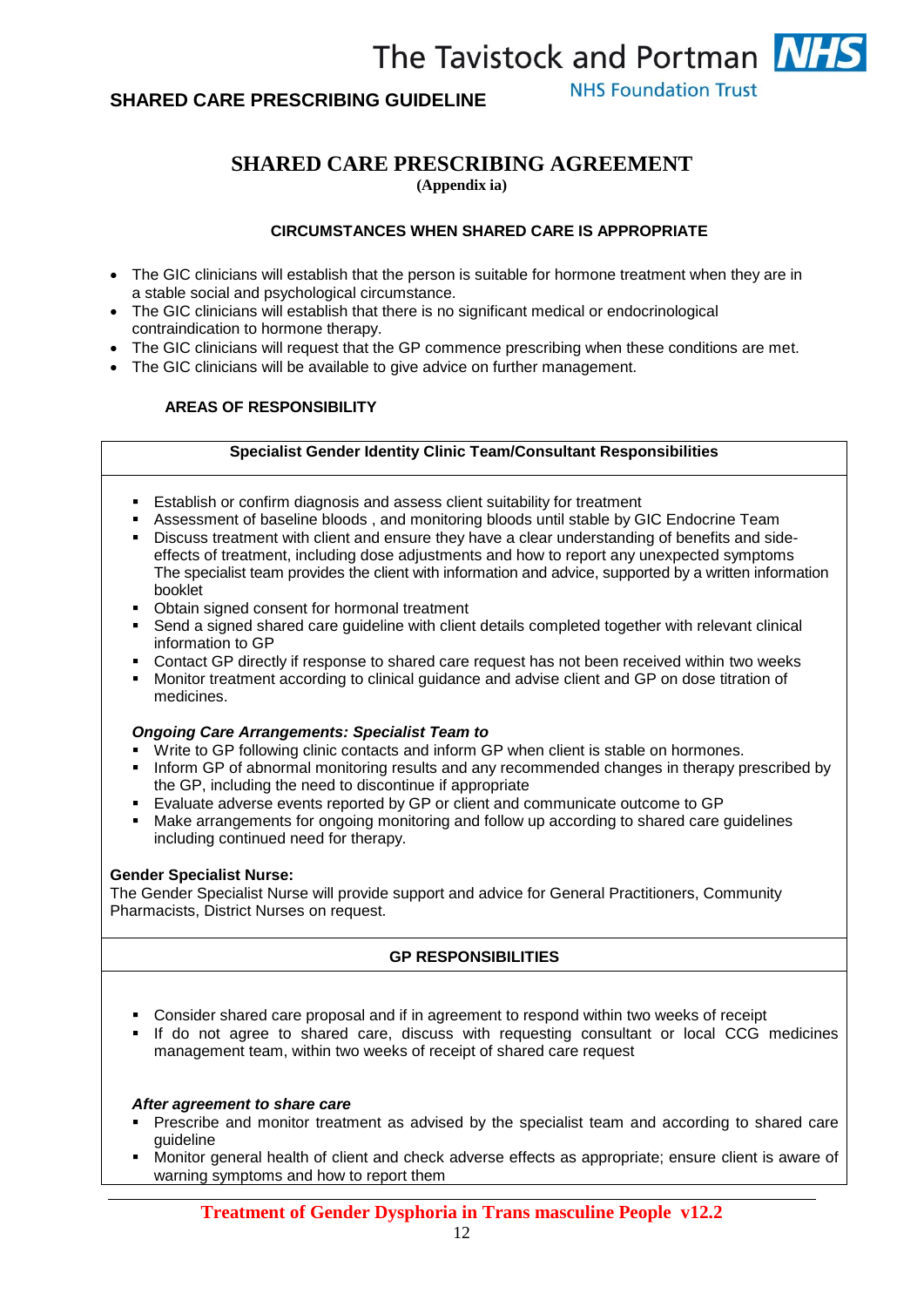**NHS Foundation Trust** 

- **Inform specialist team of suspected adverse effects and also report via yellow card scheme if** necessary
- Stop treatment on advice of specialist team or immediately if urgent need arises
- Check compatibility interactions when prescribing new or stopping existing medication
- Discuss any abnormal results with specialist consultant and agree any action required<br>Take advice from surgical teams about pausing and restarting therapy in relation to ge
- Take advice from surgical teams about pausing and restarting therapy in relation to genital reconstructive surgery.

Only ask specialist to take back prescribing should unmanageable problems arise. Allow an adequate notice period.

### **CLIENT'S RESPONSIBILITIES**

- Keep a copy of information provided by Gender Identity Clinic, including consent to treatment, to take along when seeing GP
- Take medicines as agreed and prescribed
- Report any adverse effects to GP or hospital doctor at the earliest opportunity
- Ensure that you attend for tests as requested by your Gender Clinician or GP
- Do not share medicines
- Attend appointments for review as necessary
- Always inform the specialist team and GP of all medication being taken, whether prescribed or bought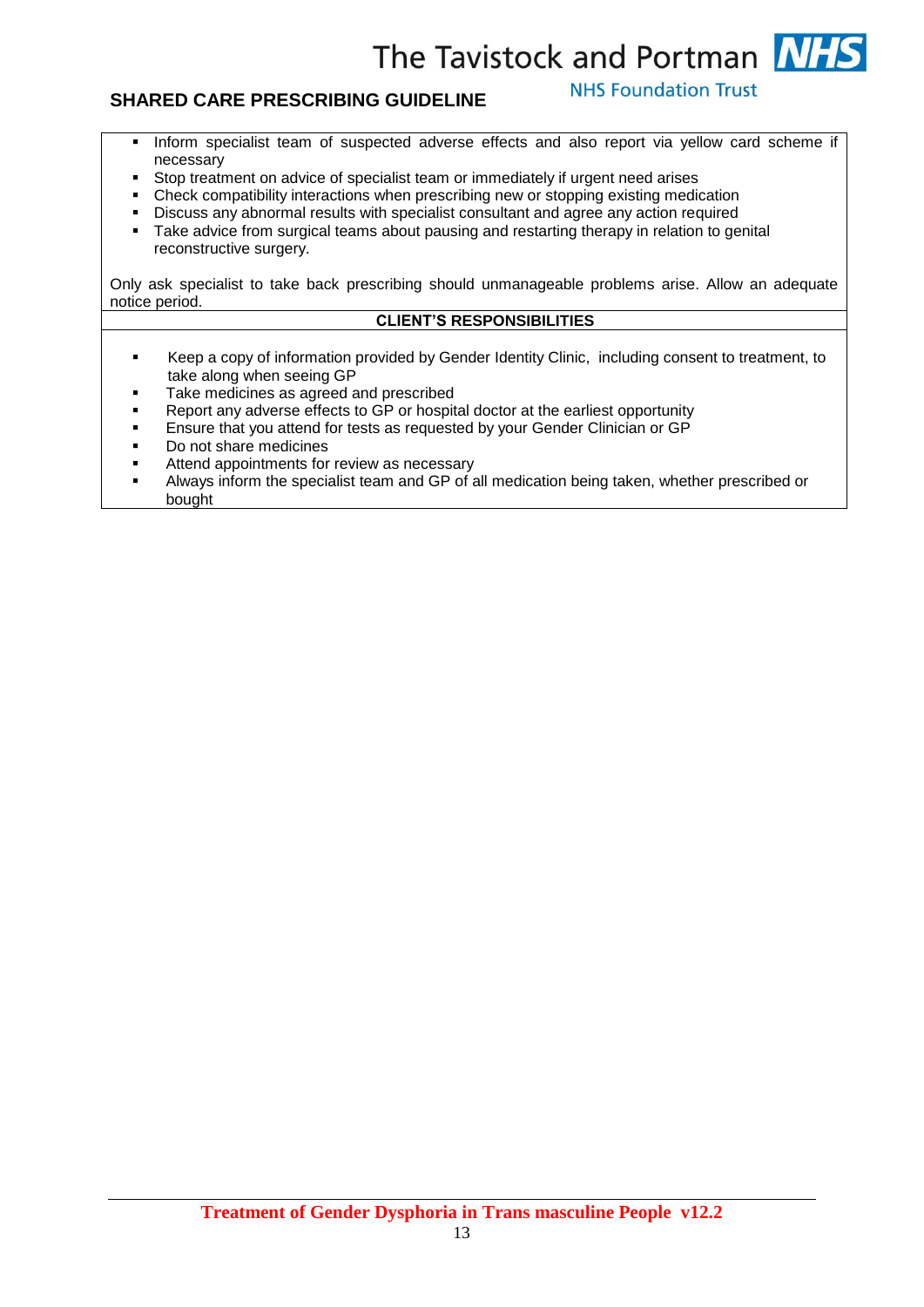

### **SHARED CARE PRESCRIBING AGREEMENT (Appendix ib)**

### **GENDER CLINICIAN**

Client name:

Client ID:

Client NHS No:

Date of Birth:

I confirm that I have assessed the above named individual and it is my clinical recommendation that the following treatment is prescribed:

Furthermore, the "Areas of Responsibility" have been covered and I agree to the "follow-up arrangements".

**Signature:**

**Print Name:**

**Date:**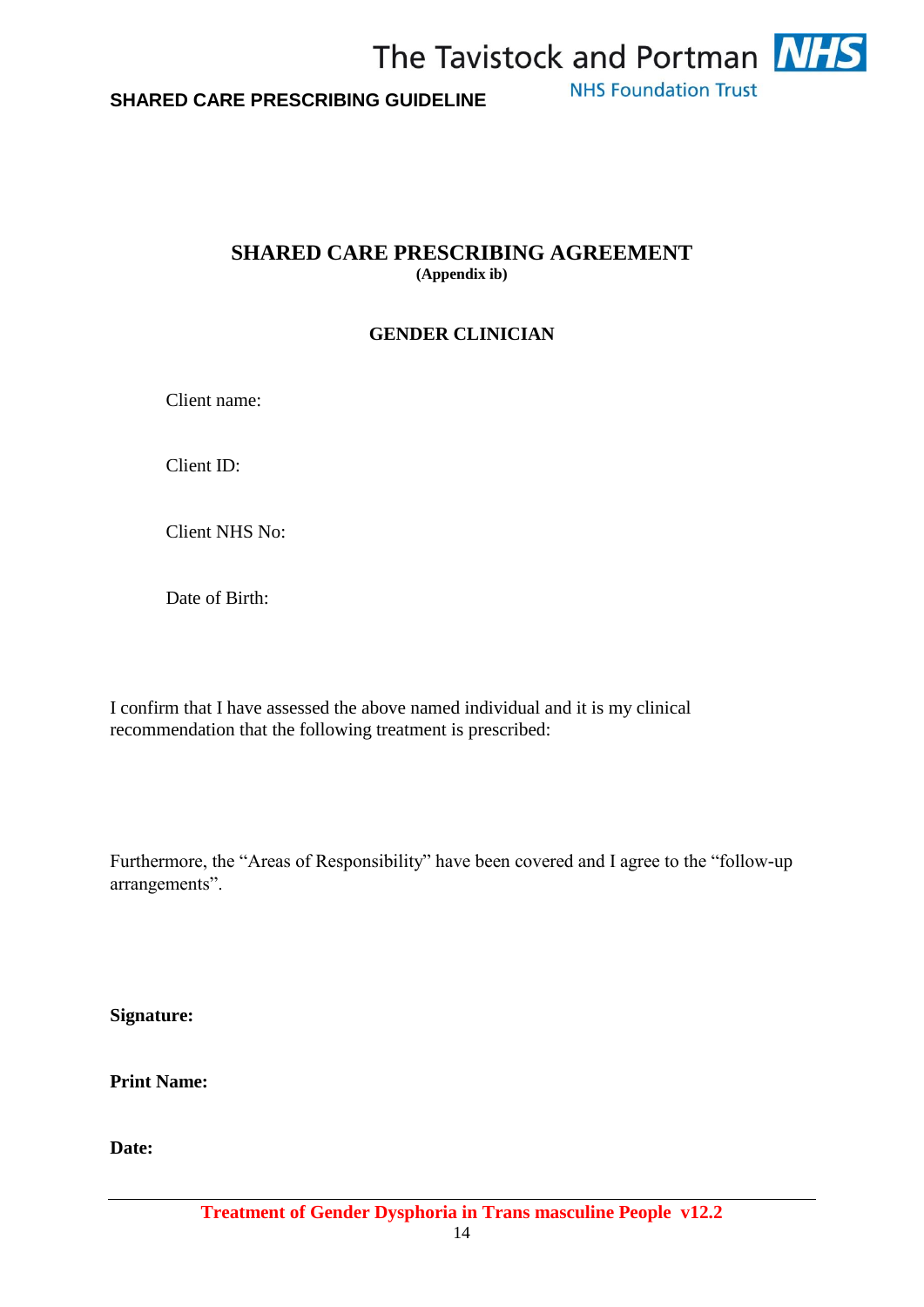

## **CLIENT CONSENT LETTER FOR INITIATION OF HORMONES (Appendix ii)**

I, …………………………………………… (print name) met with the above named clinician.

I can confirm that I am aware of the potential effects, side effects and expectations of hormone therapy. In addition I am also aware of the potential effects that this therapy will likely have on my fertility. I do not wish to discuss this further with another medical doctor.

Furthermore I confirm that I will adhere to the "Client Responsibilities" as outlined in the shared care agreement.

…………………………… (signature) Date: ………………………………..